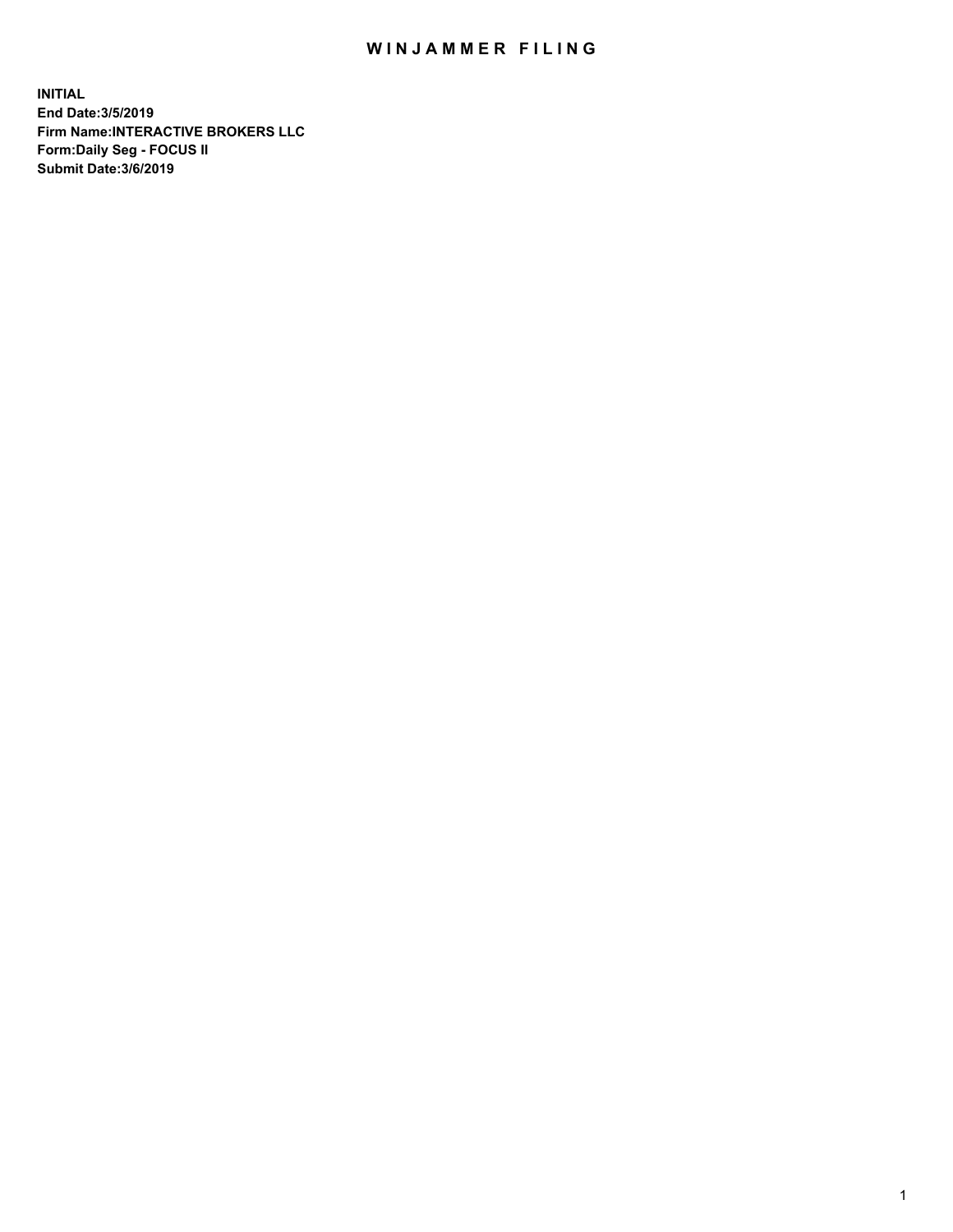**INITIAL End Date:3/5/2019 Firm Name:INTERACTIVE BROKERS LLC Form:Daily Seg - FOCUS II Submit Date:3/6/2019 Daily Segregation - Cover Page**

| Name of Company                                                                                                                                                                                                                                                                                                                | <b>INTERACTIVE BROKERS LLC</b>                                                      |
|--------------------------------------------------------------------------------------------------------------------------------------------------------------------------------------------------------------------------------------------------------------------------------------------------------------------------------|-------------------------------------------------------------------------------------|
| <b>Contact Name</b>                                                                                                                                                                                                                                                                                                            | James Menicucci                                                                     |
| <b>Contact Phone Number</b>                                                                                                                                                                                                                                                                                                    | 203-618-8085                                                                        |
| <b>Contact Email Address</b>                                                                                                                                                                                                                                                                                                   | jmenicucci@interactivebrokers.c<br>om                                               |
| FCM's Customer Segregated Funds Residual Interest Target (choose one):<br>a. Minimum dollar amount: : or<br>b. Minimum percentage of customer segregated funds required:% ; or<br>c. Dollar amount range between: and; or<br>d. Percentage range of customer segregated funds required between:% and%.                         | $\overline{\mathbf{0}}$<br>$\overline{\mathbf{0}}$<br>155,000,000 245,000,000<br>00 |
| FCM's Customer Secured Amount Funds Residual Interest Target (choose one):<br>a. Minimum dollar amount: ; or<br>b. Minimum percentage of customer secured funds required:% ; or<br>c. Dollar amount range between: and; or<br>d. Percentage range of customer secured funds required between:% and%.                           | $\overline{\mathbf{0}}$<br>0<br>80,000,000 120,000,000<br>0 <sub>0</sub>            |
| FCM's Cleared Swaps Customer Collateral Residual Interest Target (choose one):<br>a. Minimum dollar amount: ; or<br>b. Minimum percentage of cleared swaps customer collateral required:% ; or<br>c. Dollar amount range between: and; or<br>d. Percentage range of cleared swaps customer collateral required between:% and%. | <u>0</u><br><u>0</u><br>0 <sub>0</sub><br>0 <sub>0</sub>                            |

Attach supporting documents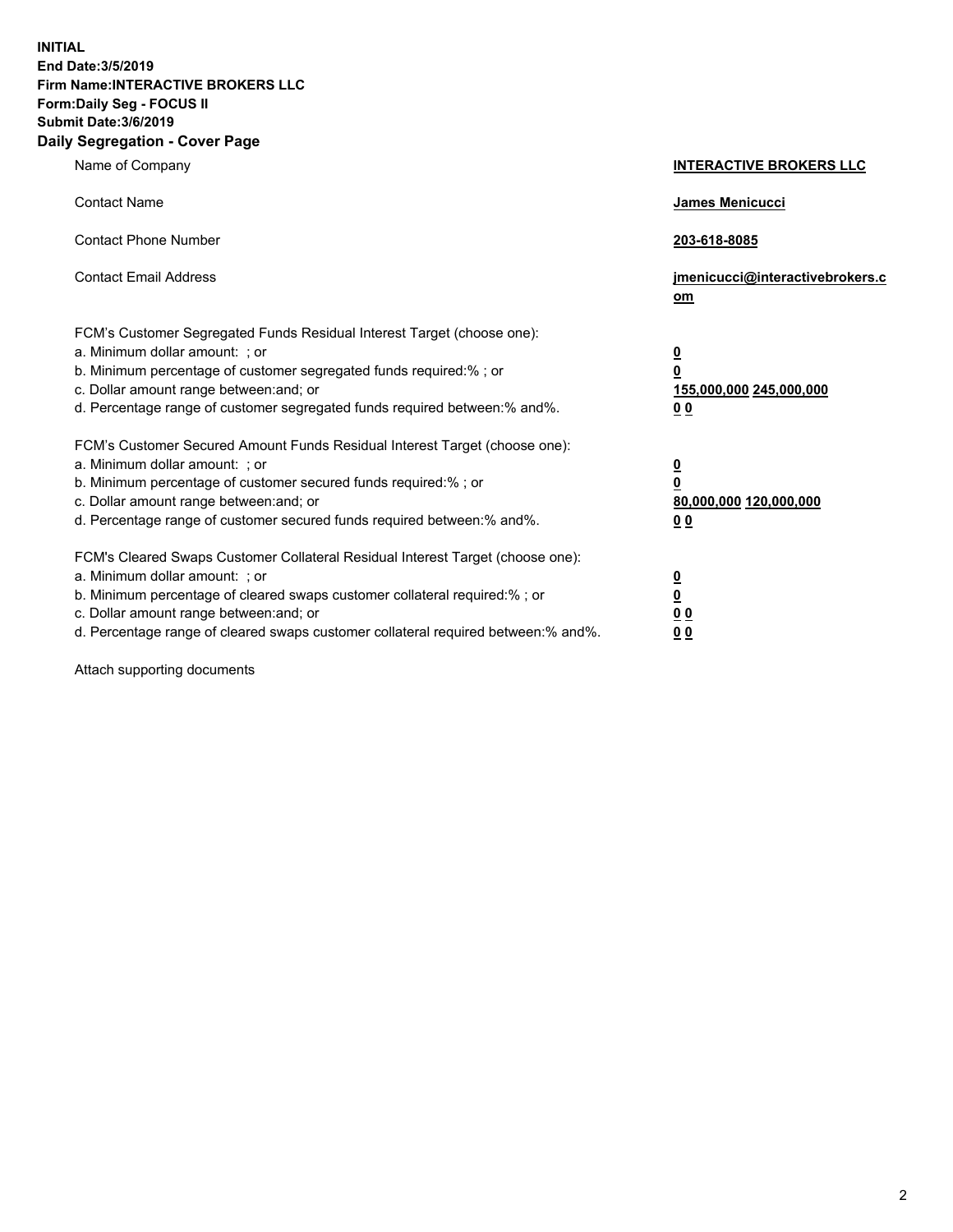## **INITIAL End Date:3/5/2019 Firm Name:INTERACTIVE BROKERS LLC Form:Daily Seg - FOCUS II Submit Date:3/6/2019 Daily Segregation - Secured Amounts**

|     | 2011, Ocgi ogation - Oceaned Anioanita                                                                     |                                  |
|-----|------------------------------------------------------------------------------------------------------------|----------------------------------|
|     | Foreign Futures and Foreign Options Secured Amounts                                                        |                                  |
|     | Amount required to be set aside pursuant to law, rule or regulation of a foreign                           | $0$ [7305]                       |
|     | government or a rule of a self-regulatory organization authorized thereunder                               |                                  |
| 1.  | Net ledger balance - Foreign Futures and Foreign Option Trading - All Customers                            |                                  |
|     | A. Cash                                                                                                    | 449,469,214 [7315]               |
|     | B. Securities (at market)                                                                                  | $0$ [7317]                       |
| 2.  | Net unrealized profit (loss) in open futures contracts traded on a foreign board of trade                  | -1,864,771 [7325]                |
| 3.  | Exchange traded options                                                                                    |                                  |
|     | a. Market value of open option contracts purchased on a foreign board of trade                             | <b>94,107</b> [7335]             |
|     | b. Market value of open contracts granted (sold) on a foreign board of trade                               | -55,664 [7337]                   |
| 4.  | Net equity (deficit) (add lines 1. 2. and 3.)                                                              | 447,642,886 [7345]               |
| 5.  | Account liquidating to a deficit and account with a debit balances - gross amount                          | 7,097 [7351]                     |
|     | Less: amount offset by customer owned securities                                                           | 0 [7352] 7,097 [7354]            |
| 6.  | Amount required to be set aside as the secured amount - Net Liquidating Equity                             | 447,649,983 [7355]               |
|     | Method (add lines 4 and 5)                                                                                 |                                  |
| 7.  | Greater of amount required to be set aside pursuant to foreign jurisdiction (above) or line<br>6.          | 447,649,983 [7360]               |
|     | FUNDS DEPOSITED IN SEPARATE REGULATION 30.7 ACCOUNTS                                                       |                                  |
| 1.  | Cash in banks                                                                                              |                                  |
|     | A. Banks located in the United States                                                                      | 61,010,516 [7500]                |
|     | B. Other banks qualified under Regulation 30.7                                                             | 0 [7520] 61,010,516 [7530]       |
| 2.  | Securities                                                                                                 |                                  |
|     | A. In safekeeping with banks located in the United States                                                  | 411,739,888 [7540]               |
|     | B. In safekeeping with other banks qualified under Regulation 30.7                                         | 0 [7560] 411,739,888 [7570]      |
| 3.  | Equities with registered futures commission merchants                                                      |                                  |
|     | A. Cash                                                                                                    | $0$ [7580]                       |
|     | <b>B.</b> Securities                                                                                       | $0$ [7590]                       |
|     | C. Unrealized gain (loss) on open futures contracts                                                        | $0$ [7600]                       |
|     | D. Value of long option contracts                                                                          | $0$ [7610]                       |
|     | E. Value of short option contracts                                                                         | 0 [7615] 0 [7620]                |
| 4.  | Amounts held by clearing organizations of foreign boards of trade                                          |                                  |
|     | A. Cash                                                                                                    | $0$ [7640]                       |
|     | <b>B.</b> Securities                                                                                       | $0$ [7650]                       |
|     | C. Amount due to (from) clearing organization - daily variation                                            | $0$ [7660]                       |
|     | D. Value of long option contracts                                                                          | $0$ [7670]                       |
|     | E. Value of short option contracts                                                                         | 0 [7675] 0 [7680]                |
| 5.  | Amounts held by members of foreign boards of trade                                                         |                                  |
|     | A. Cash                                                                                                    | 97,922,443 [7700]                |
|     | <b>B.</b> Securities                                                                                       | $0$ [7710]                       |
|     | C. Unrealized gain (loss) on open futures contracts                                                        | -4,089,988 [7720]                |
|     | D. Value of long option contracts                                                                          | 94,107 [7730]                    |
|     | E. Value of short option contracts                                                                         | -55,664 [7735] 93,870,898 [7740] |
| 6.  | Amounts with other depositories designated by a foreign board of trade                                     | 0 [7760]                         |
| 7.  | Segregated funds on hand                                                                                   | $0$ [7765]                       |
| 8.  | Total funds in separate section 30.7 accounts                                                              | 566,621,302 [7770]               |
| 9.  | Excess (deficiency) Set Aside for Secured Amount (subtract line 7 Secured Statement<br>Page 1 from Line 8) | 118,971,319 [7380]               |
| 10. | Management Target Amount for Excess funds in separate section 30.7 accounts                                | 80,000,000 [7780]                |
| 11. | Excess (deficiency) funds in separate 30.7 accounts over (under) Management Target                         | 38,971,319 [7785]                |
|     |                                                                                                            |                                  |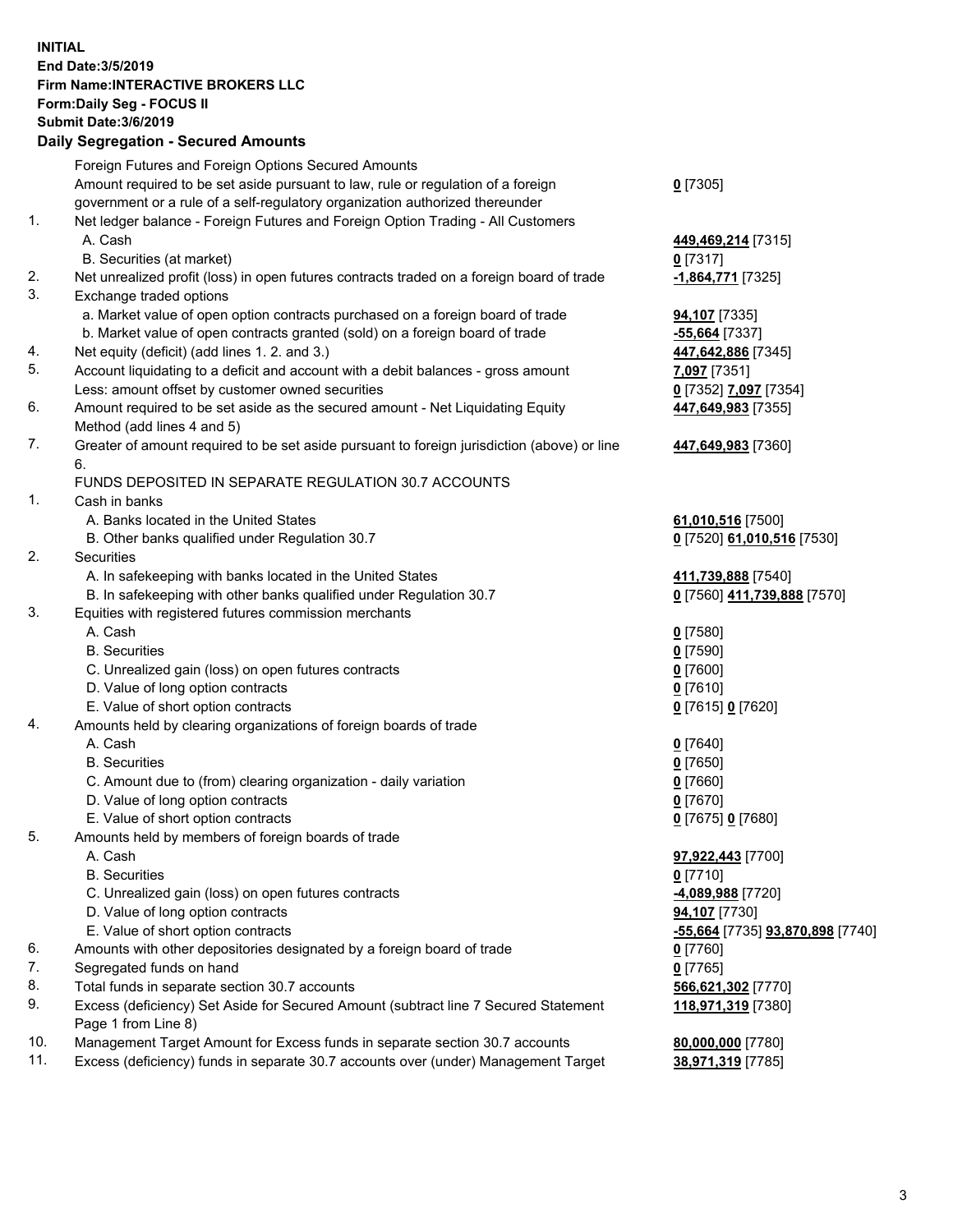**INITIAL End Date:3/5/2019 Firm Name:INTERACTIVE BROKERS LLC Form:Daily Seg - FOCUS II Submit Date:3/6/2019 Daily Segregation - Segregation Statement** SEGREGATION REQUIREMENTS(Section 4d(2) of the CEAct) 1. Net ledger balance A. Cash **3,900,954,562** [7010] B. Securities (at market) **0** [7020] 2. Net unrealized profit (loss) in open futures contracts traded on a contract market **-130,803,113** [7030] 3. Exchange traded options A. Add market value of open option contracts purchased on a contract market **108,262,246** [7032] B. Deduct market value of open option contracts granted (sold) on a contract market **-167,632,337** [7033] 4. Net equity (deficit) (add lines 1, 2 and 3) **3,710,781,358** [7040] 5. Accounts liquidating to a deficit and accounts with debit balances - gross amount **1,231,547** [7045] Less: amount offset by customer securities **0** [7047] **1,231,547** [7050] 6. Amount required to be segregated (add lines 4 and 5) **3,712,012,905** [7060] FUNDS IN SEGREGATED ACCOUNTS 7. Deposited in segregated funds bank accounts A. Cash **502,386,777** [7070] B. Securities representing investments of customers' funds (at market) **2,208,594,325** [7080] C. Securities held for particular customers or option customers in lieu of cash (at market) **0** [7090] 8. Margins on deposit with derivatives clearing organizations of contract markets A. Cash **4,693,913** [7100] B. Securities representing investments of customers' funds (at market) **1,267,570,787** [7110] C. Securities held for particular customers or option customers in lieu of cash (at market) **0** [7120] 9. Net settlement from (to) derivatives clearing organizations of contract markets **2,808,472** [7130] 10. Exchange traded options A. Value of open long option contracts **108,674,866** [7132] B. Value of open short option contracts **-168,091,889** [7133] 11. Net equities with other FCMs A. Net liquidating equity **0** [7140] B. Securities representing investments of customers' funds (at market) **0** [7160] C. Securities held for particular customers or option customers in lieu of cash (at market) **0** [7170] 12. Segregated funds on hand **0** [7150] 13. Total amount in segregation (add lines 7 through 12) **3,926,637,251** [7180] 14. Excess (deficiency) funds in segregation (subtract line 6 from line 13) **214,624,346** [7190] 15. Management Target Amount for Excess funds in segregation **155,000,000** [7194]

16. Excess (deficiency) funds in segregation over (under) Management Target Amount Excess

**59,624,346** [7198]